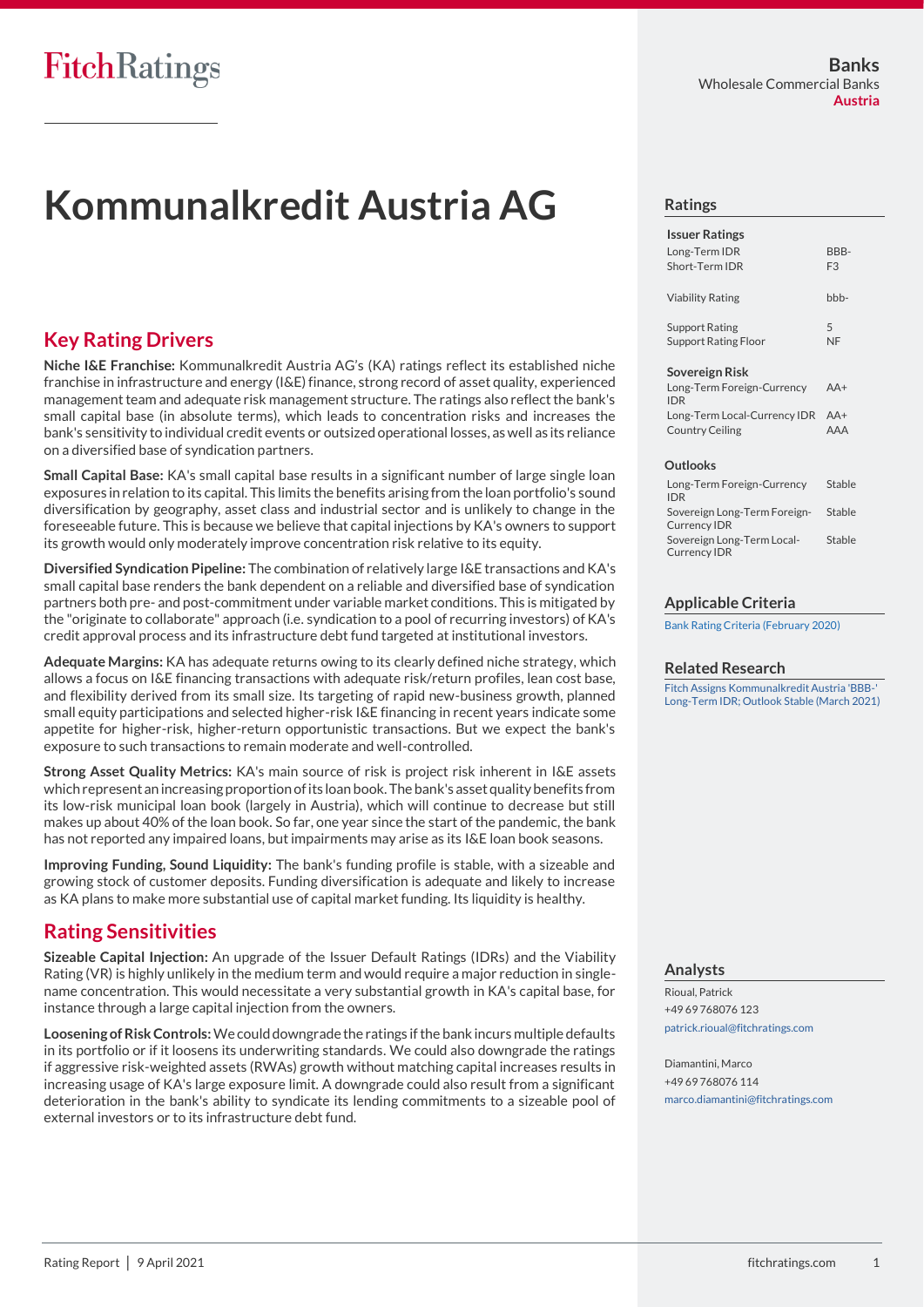**Ratings Navigator**

#### **Banks Ratings Navigator aaa aaa AAA AAA** Stable **aa+ aa+ AA+ AA+** Stable **aa aa AA AA** Stable **aa- aa- AA- AA-** Stable **a+ a+ A+ A+** Stable **a a A A** Stable **a- a- A- A-** Stable **bbb+ bbb+ BBB+ BBB+** Stable **bbb bbb BBB BBB** Stable **bbb- bbb- BBB- BBB-** Stable **bb+ bb+ BB+ BB+** Stable **bb bb BB BB** Stable **bb- bb- BB- BB-** Stable **b+ b+ B+ B+** Stable **b b B B** Stable **b- b- B- B-** Stable **ccc+ ccc+ CCC+ CCC+** Stable **ccc ccc CCC CCC** Stable **ccc- ccc- CCC- CCC-** Stable Peer Ratings Operating Company Profile Management &<br>
Environment Company Profile Strategy Environment **Issuer Default** Capitalisation & Funding & Viability Rating **Floor** Rating .<br>Leverage Financial Profile<br>Risk Appetite **Support Rating Learnings & Capitalisation &** Funding & Viability Rating Support Rating Asset Quality **Farnings & Capitalisation & Funding & Viability Rating Times Contains Asset Quality Floor** Financial Profile Funding & Liquidity **Kommunalkredit Austria AG ESG Relevance:**

#### **Brief Company Summary c c C C** Stable **f f NF D or RD** Stable

# **Niche I&E Lender with Five-Year Record**

KA mainly focused on vanilla lending to municipalities before the 2008 financial crisis. Following its privatisation in 2015, it leveraged on its franchise in municipal finance to transform its business model towards the provision of advisory, structuring and financing for the I&E sectors. Its focus lies on energy & renewables, social, transport, and digital infrastructure finance. Starting from its Austrian core market, it has expanded its geographic scope, providing I&E financing in 20 European countries. Its commitments in I&E have grown from EUR146 million in 2016 to EUR1.1 billionin 2020, equivalent to 0.5% of the European I&E market.It ranked among the top 25 mandated lead arrangers of I&E projects in Europe in 2020 in a market dominated by large universal banks.

KA's business generation and pricing capacity is also supported by its advisory to project sponsors which allows the bank to enter transactions at an early stage. The bank aims at building long-term relationships with the sponsors to secure recurring business, but we did not identify any significant dependence on a particular sponsor.

# **Balance-Sheet Light Business Model**

KA operates as an arranger of primary market deals, which it structures and syndicates to partners, targeting final holds of EUR10 million to EUR35 million. It (pre-)places most of the syndicated volumes within 120 days from closing the transactions. We view KA's syndication pipeline as adequately granular and diversified by investor and geography. Its placement capacity quickly recovered in 2H20 after the market freeze triggered by the pandemic in 1H20.

Between mid-2018 and early 2020, KA raised over EUR350 million for its first I&E senior debt fund Fidelio targeted at institutional investors, for which it is the general partner, exclusive asset originator and servicer. By pre-placing part of its exposures at Fidelio, KA is able to participate in larger transactions. Fidelio is managed independently from KA, has its own investment policy and carries out independent valuation to determine eligible assets. The fund is not leveraged and does not benefit from any liquidity or credit guarantee from KA.

We expect KA's new business in renewables, social and digital infrastructure to grow amid a favourable post-Covid-19 environment. But its balance sheet is likely to remain below EUR5 billion under local GAAP over the next two years to minimise regulatory burden by benefitting from regulatory relief applicable to small banks.



 $\overline{0}$ 200 400 600 800 1,000 1,200 1,400 2016 2017 2018 2019 2020 Hold Syndication Source: Fitch Ratings, KA **New Business Development** (EURm)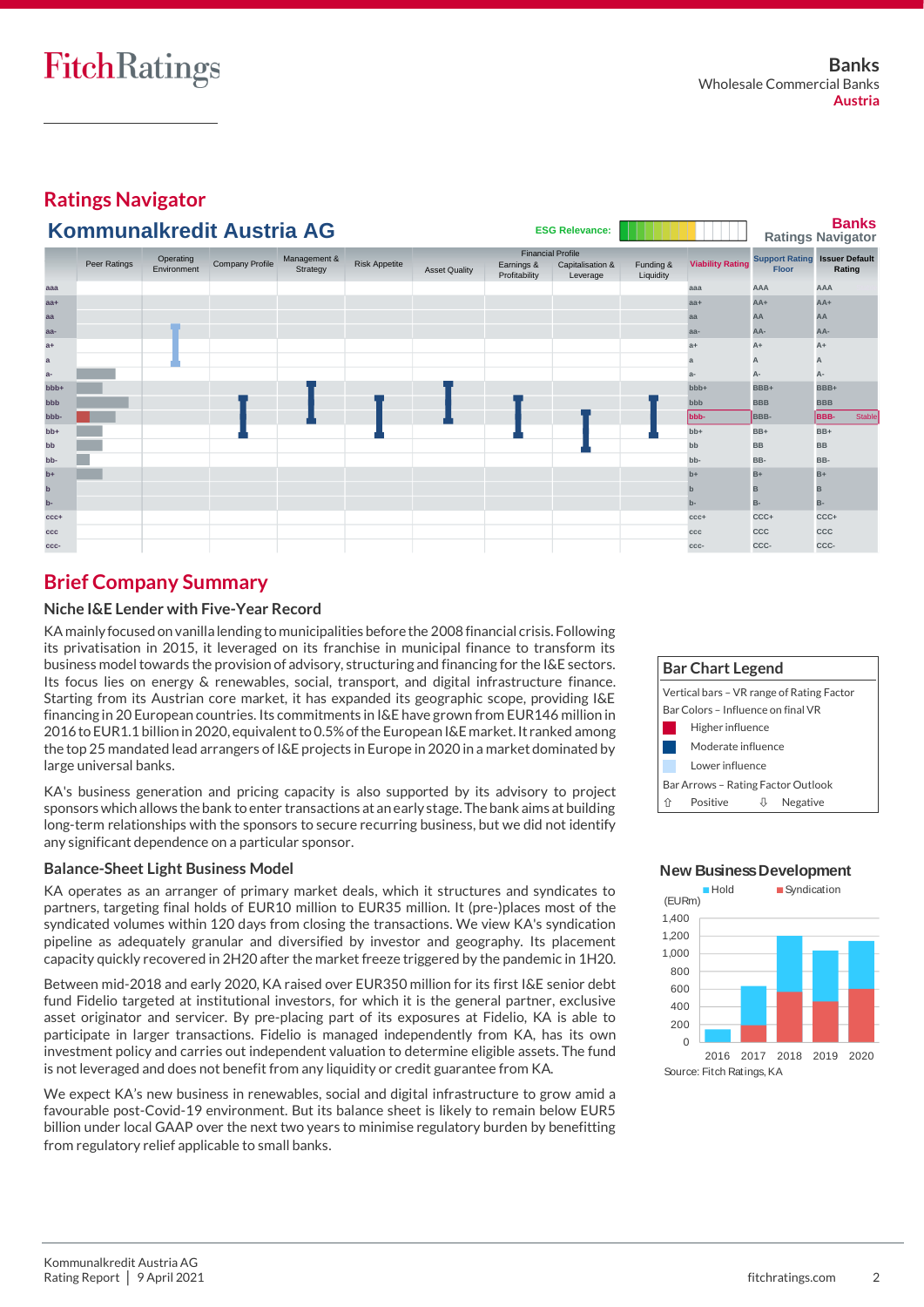# **Summary Financials and Key Ratios - Kommunalkredit Group**

|                                             | 31 Dec 20      | 31 Dec 19    | 31 Dec 18    | 31 Dec 17           |  |
|---------------------------------------------|----------------|--------------|--------------|---------------------|--|
|                                             | (EURm)         | (EURm)       | (EURm)       | (EURm)              |  |
| Summary income statement                    |                |              |              |                     |  |
| Net interest and dividend income            | 77             | 59           | 53           | 36                  |  |
| Net fees and commissions                    | 29             | 25           | 19           | 17                  |  |
| Other operating income                      | $\overline{2}$ | 3            | 21           | 15                  |  |
| Total operating income                      | 107            | 86           | 93           | 68                  |  |
| Operating costs                             | 59             | 56           | 57           | 61                  |  |
| Pre-impairment operating profit             | 48             | 30           | 36           | $\overline{7}$      |  |
| Loan and other impairment charges           | $\mathbf{0}$   | 3            | 1            | $\mathsf{O}\xspace$ |  |
| Operating profit                            | 48             | 27           | 35           | $\overline{7}$      |  |
| Tax                                         | 12             | $-2$         | 18           | $-11$               |  |
| Net income                                  | 36             | 30           | 14           | 18                  |  |
| Summary balance sheet                       |                |              |              |                     |  |
| Gross loans                                 | 2,428          | 2,689        | 2,448        | 2,225               |  |
| - Of which impaired                         | $\mathbf{O}$   | $\mathbf{O}$ | $\mathbf{O}$ | $\mathbf{O}$        |  |
| Loan loss allowances                        | $\overline{4}$ | 5            | $\mathbf{1}$ | $\mathbf{O}$        |  |
| Net loans                                   | 2,423          | 2.685        | 2,447        | 2,225               |  |
| Interbank                                   | 153            | 106          | 29           | 53                  |  |
| Derivatives                                 | 140            | 188          | 222          | 233                 |  |
| Other securities and earning assets         | 863            | 817          | 891          | 772                 |  |
| Total earning assets                        | 3,579          | 3,796        | 3,589        | 3,282               |  |
| Cash and due from banks                     | 809            | 463          | 314          | 318                 |  |
| Other assets                                | 35             | 47           | 39           | 63                  |  |
| <b>Total assets</b>                         | 4,423          | 4,305        | 3,942        | 3,663               |  |
| Customer deposits                           | 1,773          | 1,393        | 1,003        | 645                 |  |
| Interbank and other short-term funding      | 520            | 487          | 496          | 533                 |  |
| Other long-term funding                     | 1,509          | 1,825        | 1,919        | 1,931               |  |
| Trading liabilities and derivatives         | 223            | 220          | 201          | 245                 |  |
| <b>Total funding</b>                        | 4,025          | 3,924        | 3,618        | 3,353               |  |
| Other liabilities                           | 39             | 38           | 29           | 27                  |  |
| Total equity                                | 359            | 343          | 295          | 283                 |  |
| <b>Total liabilities and equity</b>         | 4,423          | 4,305        | 3,942        | 3,663               |  |
| Ratios (annualised as appropriate)          |                |              |              |                     |  |
| Profitability                               |                |              |              |                     |  |
| Operating profit/risk-weighted assets       | 2.8            | 1.6          | 2.6          | 0.7                 |  |
| Net interest income/average earning assets  | 2.1            | 1.6          | 1.6          | 1.1                 |  |
| Non-interest expense/gross revenue          | 55.1           | 65.4         | 61.3         | 89.2                |  |
| Net income/average equity                   | 10.4           | 9.2          | 5.0          | 6.3                 |  |
| Asset quality                               |                |              |              |                     |  |
| Impaired loans ratio                        | 0.0            | 0.0          | 0.0          | 0.0                 |  |
| Growth in gross loans                       | $-9.7$         | 9.9          | 10.0         | $-6.3$              |  |
| Loan impairment charges/average gross loans | 0.0            | 0.1          | 0.0          | 0.0                 |  |
| Source: Fitch Ratings, Fitch Solutions, KA  |                |              |              |                     |  |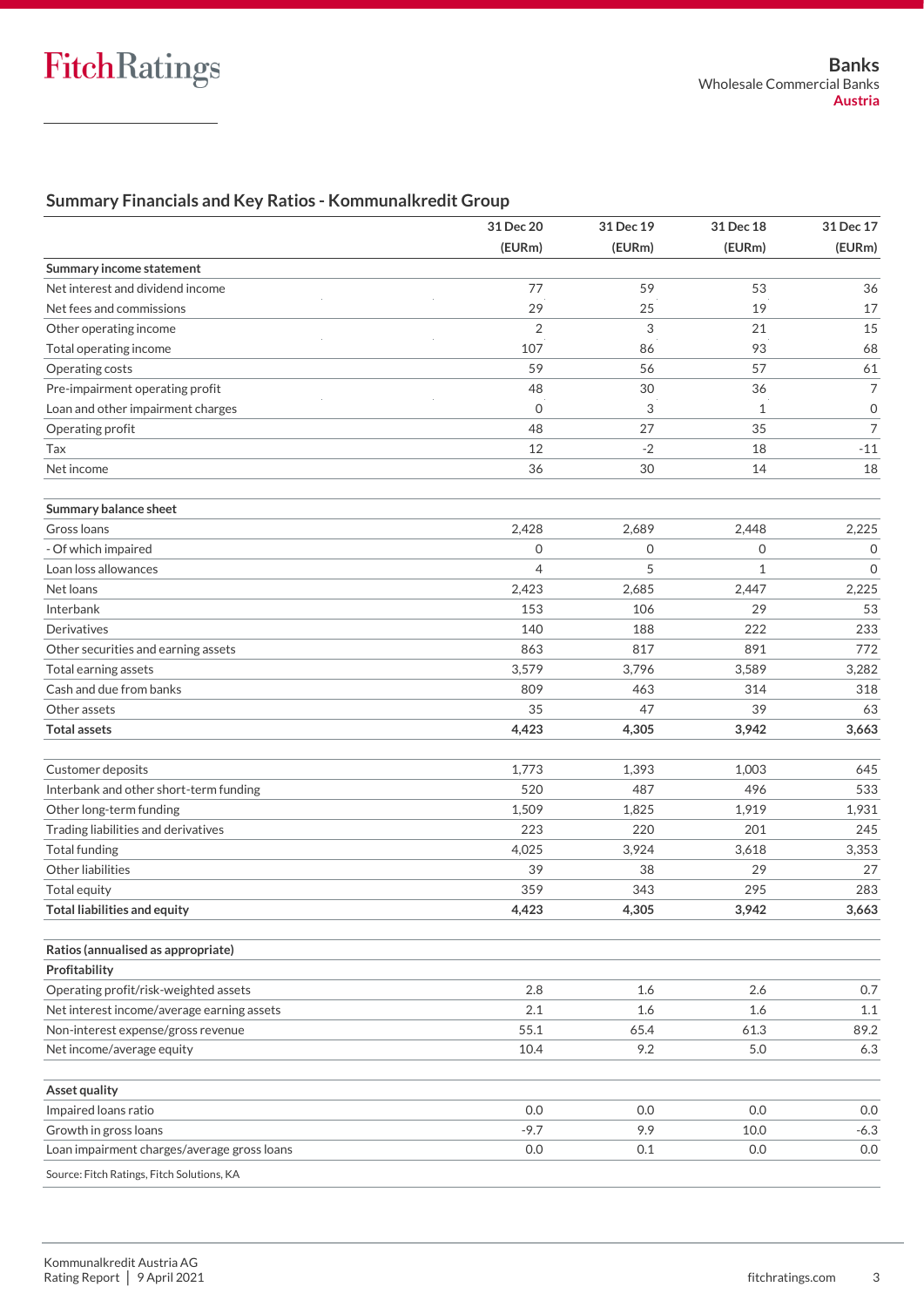|                                           | 31 Dec 20 | 31 Dec 19 | 31 Dec 18 | 31 Dec 17 |
|-------------------------------------------|-----------|-----------|-----------|-----------|
| Ratios (annualised as appropriate)        |           |           |           |           |
| Capitalisation                            |           |           |           |           |
| Common equity Tier 1 (CET1) ratio         | 20.0      | 18.4      | 19.5      | 22.8      |
| CET1 ratio Kommunalkredit Austria AG solo | 20.3      | 18.7      | 19.9      | 23.5      |
| Tangible common equity/tangible assets    | 8.0       | 7.6       | 7.1       | 6.9       |
| <b>Funding and liquidity</b>              |           |           |           |           |
| Loans/customer deposits                   | 137.0     | 193.1     | 244.2     | 345.3     |
| Liquidity coverage ratio                  | 420.6     | 765.5     | 453.7     | 449.9     |
| Customer deposits/funding                 | 46.6      | 37.6      | 29.3      | 20.7      |
| Net stable funding ratio                  | 117.5     | 111.9     | 104.7     | 101.5     |

# **Summary Financials and Key Ratios - Kommunalkredit Group**

# **Key Financial Metrics – Latest Developments**

# **Disciplined Underwriting Benefits Asset Quality**

KA has maintained an impaired loan ratio of 0% since its privatisation in 2015. However, our assessment of asset quality also reflects the bank's large exposures to single borrowers and the planned reduction of its low-risk Austrian municipal loan portfolio, which made up about 40% of the loan book at end-2020. The VR also reflects that KA's I&E portfolio has a high share of projects rated sub-investment grade, that the majority of these loans are fairly new, and impairments are more likely to materialise once they season. At the same time, we expect KA's disciplined underwriting to result in a very low impaired loans ratio in the medium term.

KA focuses on financing projects with resilient and proven business models and technologies, mostly during the operational phase, with low market risk. The underwriting of large tickets is mitigated by extensive project due-diligence and the application of conservative covenants. Projects in lower-rated countries involve reputable Western European sponsors or financing in cooperation with development banks. Selected higher-risk I&E financing in recent years and planned small equity investments indicate some appetite for higher-risk, opportunistic transactions, but limits appear reasonable.

Risk controls benefit from KA's highly experienced management and senior staff. We believe that the bank's lean structure with only 168 employees is adequate for its current size but could be stretched if business volumes rise materially or if asset quality deteriorates strongly, because of the complexity of the I&E transactions.

## **Concentration Risk Constrains our Assesssment of Capitalisation and Earnings**

KA's common equity Tier 1 (CET1) ratio of 20.3% at end-2020 on a solo basis comfortably exceeded its minimum regulatory requirement of 11.1% for Tier 1 capital. We expect the CET1 ratio to remain above the management's target of 15% in the foreseeable future, but also to remain volatile as the underwriting of large tickets before syndication can make balance sheet usage fluctuate. The moderate RWAs density of 38% at end-2020 reflects the large proportion of municipal loans and cash from the participation in central bank tenders (TLTRO) on KA's balance sheet. However, we expect RWAs density to rise materially in the next years as TLTRO liquidity is deployed to grow the capital-intensive I&E business.

Our assessment of KA's capitalisation assigns a high importance to its small capital base, which exposes the bank to potential defaults of large I&E loans. In 2019, the owners increased KA's equity by EUR20 million and authorised an additional EUR86 million. However, this does not materially mitigate the concentration risk, in our view, because the management could use the higher regulatory large exposure limit (EUR97 million at end-2020) that would result from future capital increases to underwrite larger tickets or increase its final holds.



## **Medium Term Targets**

| Operating profit (EURm) |      |
|-------------------------|------|
| Cost/Income (%)         | 5(1) |
| Pre-tax RoE (%)         | 10   |
| CET1 ratio (%)          | >15  |
| Source: Fitch Ratings   |      |

### **Revenue Development**

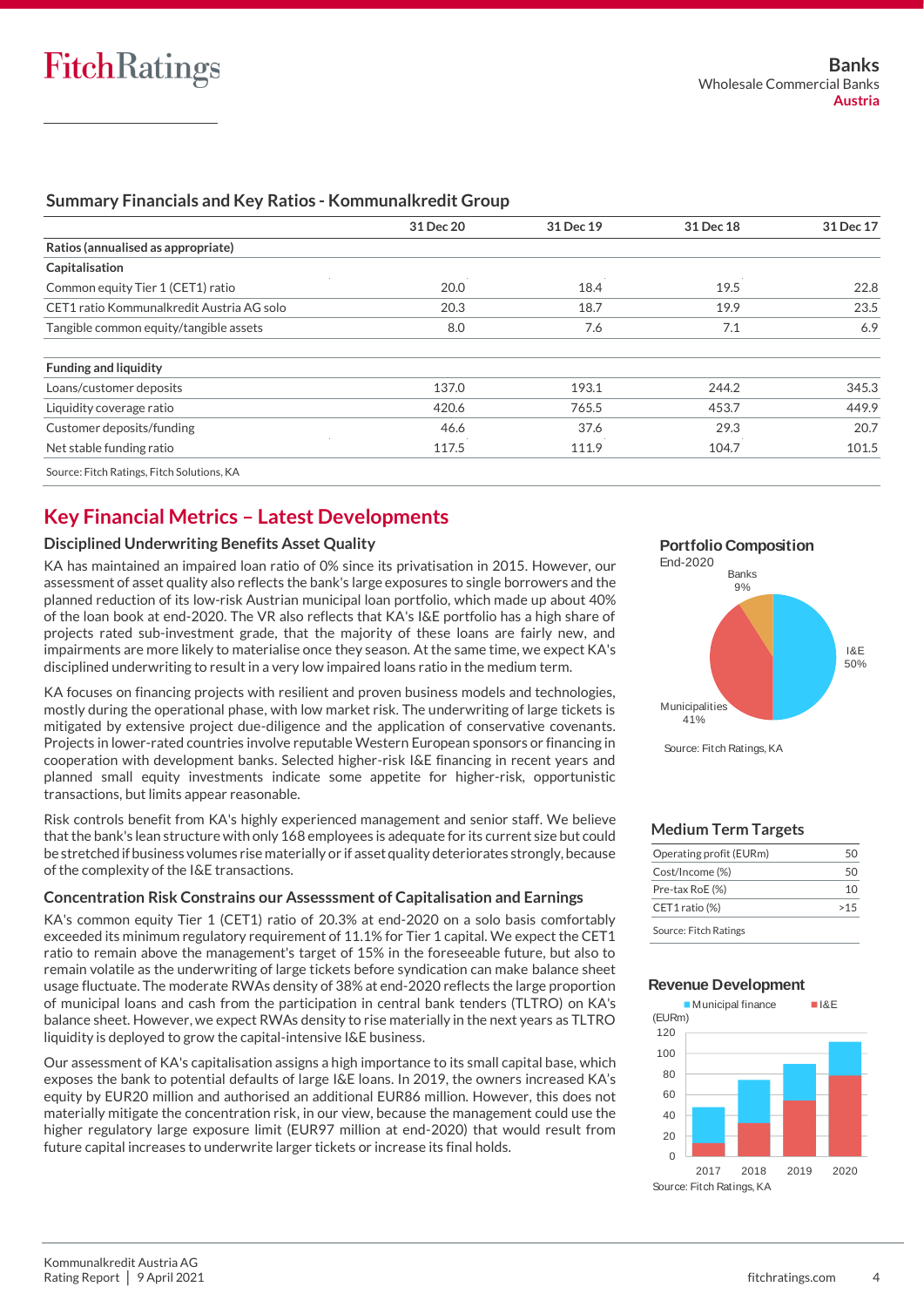# **FitchRatings**

Similarly, we believe that the earnings and profitability score will remain constrained within the 'bbb' range in the medium term, because KA's small earnings base (in absolute terms) provides limited headroom to absorb asset quality swings. KA's operating profit (adjusted for valuation effects from the repurchase of own debt and other one-offs) has steadily improved over the last four years. This is mainly due to the rising revenue contribution (71% in 2020) of higher-margin I&E business and lower funding spreads.

The I&E business also enhances revenue diversification by generating advisory, commitment and placement fees. We expect KA to maintain its lean cost structure, which adequately compensates for the limited economies of scale inherent in the bank's small size.

## **Improving Funding Mix and Sound Liquidity**

Our funding and liquidity assessment reflects KA's ability to attract online term deposits from corporates, municipalities and retail clients in Austria and in Germany at improving conditions. This has reduced its loans-to-deposits ratio to 137% at end-2020. Our assessment also reflects the bank's good access to the covered bond market and TLTRO as well as the maturity-matched funded municipal loan book. We expect KA to increasingly tap the unsecured market as its covered pool (which consists mainly of gradually maturing Austrian municipal loans) shrinks.

The low maturity transformation inherent in the bank's business model also leads to a high net stable funding ratio. We expect the bank's strong liquidity buffers to gradually decrease but remain adequate as the bank uses the TLTRO proceeds for I&E lending.

# **Sovereign Support Assessment**

KA's IDRs are driven by its VR and assume that extraordinary external support cannot be relied upon. The Support Rating and Support Rating Floor reflect KA's lack of systemic importance and our view that the EU's resolution framework is likely to require senior creditors participating in losses, if necessary, instead or ahead of a bank receiving sovereign support. The Support Rating does not factor in any support from KA's owners either, because Fitch Ratings generally considers that support from financial investors, while possible, cannot be relied upon.

| <b>Support Factors</b>                             | <b>Positive</b> | <b>Neutral</b> | <b>Negative</b> |
|----------------------------------------------------|-----------------|----------------|-----------------|
| Sovereign ability to support system                |                 |                |                 |
| Size of banking system relative to economy         |                 |                |                 |
| Size of potential problem                          |                 |                |                 |
| Structure of banking system                        |                 |                |                 |
| Liability structure of banking system              |                 |                |                 |
| Sovereign financial flexibility (for rating level) |                 |                |                 |
| Sovereign propensity to support system             |                 |                |                 |
| Resolution legislation with senior debt bail-in    |                 |                |                 |
| Track record of banking sector support             |                 |                |                 |
| Government statements of support                   |                 |                |                 |
| Sovereign propensity to support bank               |                 |                |                 |
| Systemic importance                                |                 |                |                 |
| Liability structure of bank                        |                 |                |                 |
| Ownership                                          |                 |                |                 |
| Specifics of bank failure                          |                 |                |                 |

## **Funding Development**

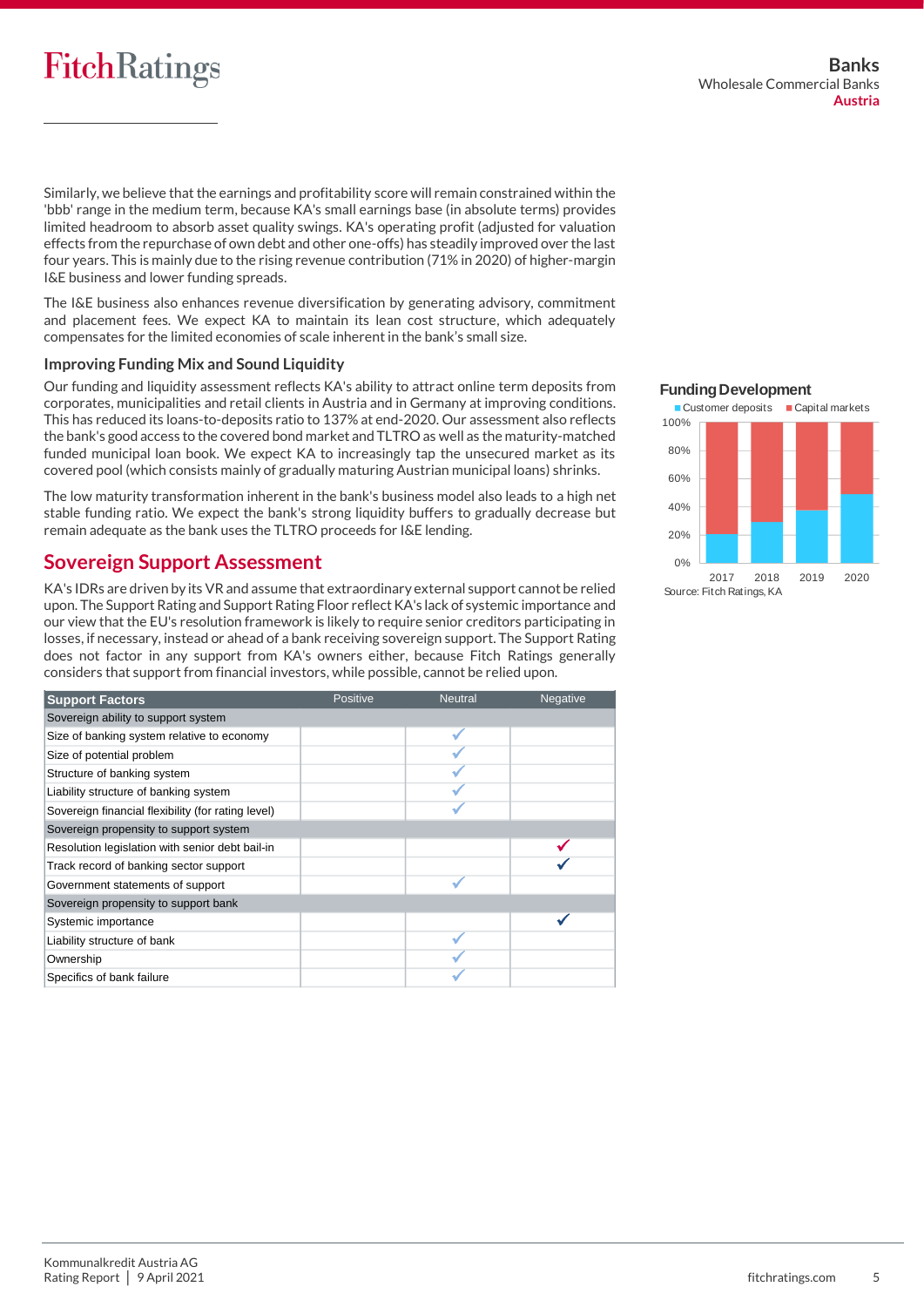**Social (S)**

Management Strategy<br>Napi  $\vert$ Go Group Structure Fina<br>T

Employee Wellbeing  $Exp$ 

Exposure to Environmental Impacts

**Banks Ratings Navigator**

# **Environmental, Social and Governance Considerations**

Unless otherwise disclosed in this section, the highest level of ESG credit relevance is a score of '3'. This means ESG issues are credit-neutral or have only a minimal credit impact on the entity, either due to their nature or the way in which they are being managed by the entity. For more information on Fitch's ESG Relevance Scores, visit [www.fitchratings.com/esg.](http://www.fitchratings.com/esg)

#### FitchRatings **Kommunalkredit Austria AG**

#### **Credit-Relevant ESG Derivation Environmental (E) Sector-Specific Issues** n.a. 1 n.a. 1 n.a. n.a. 1 **General Issue** GHG Emissions & Air Quality Energy Management Water & Wastewater Management Waste & Hazardous Materials Management; Ecological Impacts 1 **How to Read This Page**<br>ESG scores range from 1 to 5 based on a 15-level color gradation. Red (5) is<br>most relevant and green (1) is least relevant. 5 4 3 2 1 **Reference** 5 4 3 2 **E Scale** n.a. n.a. n.a. n.a. Governance is minimally relevant to the rating and is not currently a driver. **E Score** → Kommunalkredit Austria AG has exposure to compliance risks including fair lending practices, mis-selling, repossession/foreclosure practices, consumer data protection (data security) but<br>--------------------------------**Overall ESG Scale** not a rating driver 4 issues 5 issues Kommunalkredit Austria AG has 5 ESG potential rating drivers key driver 0 issues driver 0 issues potential driver 5 issues

Company Profile; Management & Strategy; Risk Appetite; Asset Quality

1

1

| Social (S)                                                       |                          |                                                                                                                                                                                                           |                                                                                    |                |  |
|------------------------------------------------------------------|--------------------------|-----------------------------------------------------------------------------------------------------------------------------------------------------------------------------------------------------------|------------------------------------------------------------------------------------|----------------|--|
| <b>General Issues</b>                                            | S Score                  | <b>Sector-Specific Issues</b>                                                                                                                                                                             | Reference                                                                          | S Scale        |  |
| Human Rights, Community<br>Relations, Access & Affordability     | $\overline{\phantom{0}}$ | Services for underbanked and underserved communities: SMF and<br>community development programs; financial literacy programs                                                                              | Company Profile; Management &<br>Strategy: Risk Appetite                           | 5              |  |
| Customer Welfare - Fair<br>Messaging, Privacy & Data<br>Security | 3                        | Compliance risks including fair lending practices, mis-selling,<br>repossession/foreclosure practices, consumer data protection (data<br>securitv)                                                        | Operating Environment; Company<br>Profile: Management & Strategy: Risk<br>Appetite | 4              |  |
| Labor Relations & Practices                                      | $\overline{\phantom{0}}$ | Impact of labor negotiations, including board/employee compensation<br>and composition                                                                                                                    | Company Profile: Management &<br>Strategy                                          | 3              |  |
| <b>Employee Wellbeing</b>                                        | $\mathbf{1}$             | n.a.                                                                                                                                                                                                      | n.a.                                                                               | $\mathfrak{p}$ |  |
| <b>Exposure to Social Impacts</b>                                | $\mathfrak{p}$           | Shift in social or consumer preferences as a result of an institution's<br>social positions, or social and/or political disapproval of core banking<br>practices                                          | Company Profile; Financial Profile                                                 |                |  |
| Governance (G)                                                   |                          |                                                                                                                                                                                                           |                                                                                    |                |  |
| <b>General Issues</b>                                            | <b>G</b> Score           | <b>Sector-Specific Issues</b>                                                                                                                                                                             | Reference                                                                          | <b>G</b> Scale |  |
| <b>Management Strategy</b>                                       | 3                        | Operational implementation of strategy                                                                                                                                                                    | Management & Strategy                                                              | 5              |  |
| Governance Structure                                             | 3                        | Board independence and effectiveness; ownership concentration;<br>protection of creditor/stakeholder rights; legal /compliance risks;<br>business continuity: key person risk: related party transactions | Management & Strategy; Earnings &<br>Profitability; Capitalisation &<br>Leverage   | Δ              |  |
| Group Structure                                                  | 3                        | Organizational structure; appropriateness relative to business model;<br>opacity; intra-group dynamics; ownership                                                                                         | Company Profile                                                                    | 3              |  |
| <b>Financial Transparency</b>                                    | 3                        | Quality and frequency of financial reporting and auditing processes                                                                                                                                       | Management & Strategy                                                              | $\mathfrak{p}$ |  |

Impact of extreme weather events on assets and/or operations and corresponding risk appetite & management; catastrophe risk; credit

concentrations

 $\overline{2}$ 

The Environmental (Ep, Social (S) and Governance (G) tables break out the individual components of the scale. The right-hand box shows the aggregate E, S, or G score. General Issues are relevant across all markets with Sec

The Credit-Relevant ESG Derivation table shows the overall ESG score. This credit-Relevant score signifies the credit relevance of combined E, S and G issues to the entity's credit rating. The three columns to the left of

Classification of ESG issues has been developed from Firch's sector ratings<br>criteria. The General Issues and Sector-Specific Issues draw on the<br>classification standards published by the United Nations Principles for<br>Respon

**Sector references** in the scale definitions below refer to Sector as displayed in the Sector Details box on page 1 of the navigator.

|                 | <b>CREDIT-RELEVANT ESG SCALE</b> |                                                                                                                                                                                                     |  |
|-----------------|----------------------------------|-----------------------------------------------------------------------------------------------------------------------------------------------------------------------------------------------------|--|
|                 |                                  | How relevant are E, S and G issues to the overall credit rating?                                                                                                                                    |  |
| $5\overline{5}$ |                                  | Highly relevant, a key rating driver that has a significant impact on<br>the rating on an individual basis. Equivalent to "higher" relative<br>importance within Navigator.                         |  |
| $\overline{4}$  |                                  | Relevant to rating, not a key rating driver but has an impact on the<br>rating in combination with other factors. Equivalent to "moderate"<br>relative importance within Navigator.                 |  |
| $\mathbf{3}$    |                                  | Minimally relevant to rating, either very low impact or actively<br>managed in a way that results in no impact on the entity rating.<br>Equivalent to "lower" relative importance within Navigator. |  |
| $\mathcal{P}$   |                                  | Irrelevant to the entity rating but relevant to the sector.                                                                                                                                         |  |
|                 |                                  | Irrelevant to the entity rating and irrelevant to the sector.                                                                                                                                       |  |